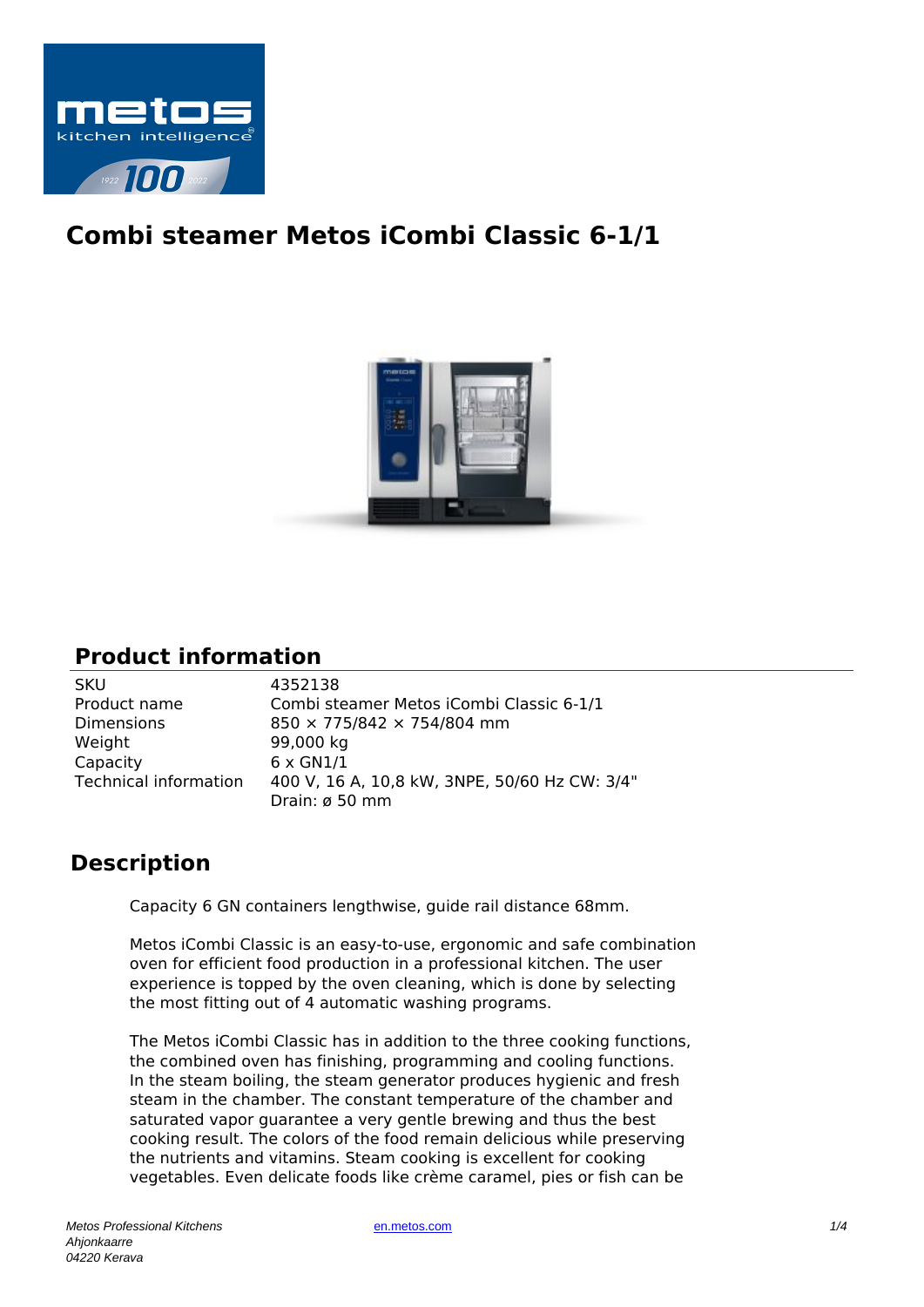

cooked with little effort - even in large quantities. Steam heating temperatures range from +30°C...+130°C.

In circulating air condensation, hot air rotates at high speed, evenly distributed throughout the entire chamber. The meat surface immediately closes, maintaining juice inside the meat. Continuous, even 300 degrees hot air is not just a technical detail, but it is also available at full load. This is the only way to guarantee browned French fries, to cook frozen raw materials such as croquettes, spring rolls and chicken wings or soft bakery products. Steam heating temperatures range from +30°C...+130°C.

The combustion combines the benefits of hot air and steam. Hot steam offers a shorter cooking time with less food loss and succulence, hot air giving a strong aroma, delicious color and crispy crust. This avoids up to 50% of normal cooking losses as well as from turning food and saves cooking time.

Combination heating temperatures range from +30°C...+300°C.

Description and properties:

- ClimaPlus is an active moisture controller, which continuously measures and adjusts the moisture, like it gets rid of the extra humidity. This feature affects the ovens capacity, the quality of the food and the use of electricity. Humidity can be adjusted in 10% steps and the precise value can be read from the display.
- Dynamic air turbulence. Thanks to the both way blowing fan the chamber has extraordinarily great airflow. The chamber has 5 manually programmable fan wheel speeds. Optimal use of electricity guarantees consistent cooking and shorter cooking times.
- High-performance steam generator produces steady temperature clean steam, even when cooking in under 100 degrees.
- Tekniseen tilaan on integroitu huoltovapaa korvausilmansuodatus, joka toimii ilman erillistä vaihdettavaa suodatinta.
- Cooling function. The cooking chamber can be cooled quickly with efficient airflow.
- The inside temperature of the product being cooked is possible with a separate thermometer. The installation handle for soft product thermometer is an accessory.
- Delta- T cooking function is ideal for very delicate cooking. Delta- T
- cooking weight loss is minimal.
- Digital temperature display adjustable in Celsius or Fahrenheit, display of target and actual values.
- Digital display of the cooking chamber humidity and time, display of target and actual values.
- The combination oven has 100 cooking program spots up to 12-step programs.
- Named programs can be chosen from the display.
- Temperature, cooking time and humidity are adjustable while in use.
- Programs are easy to move with an USB flash drive from one oven to another.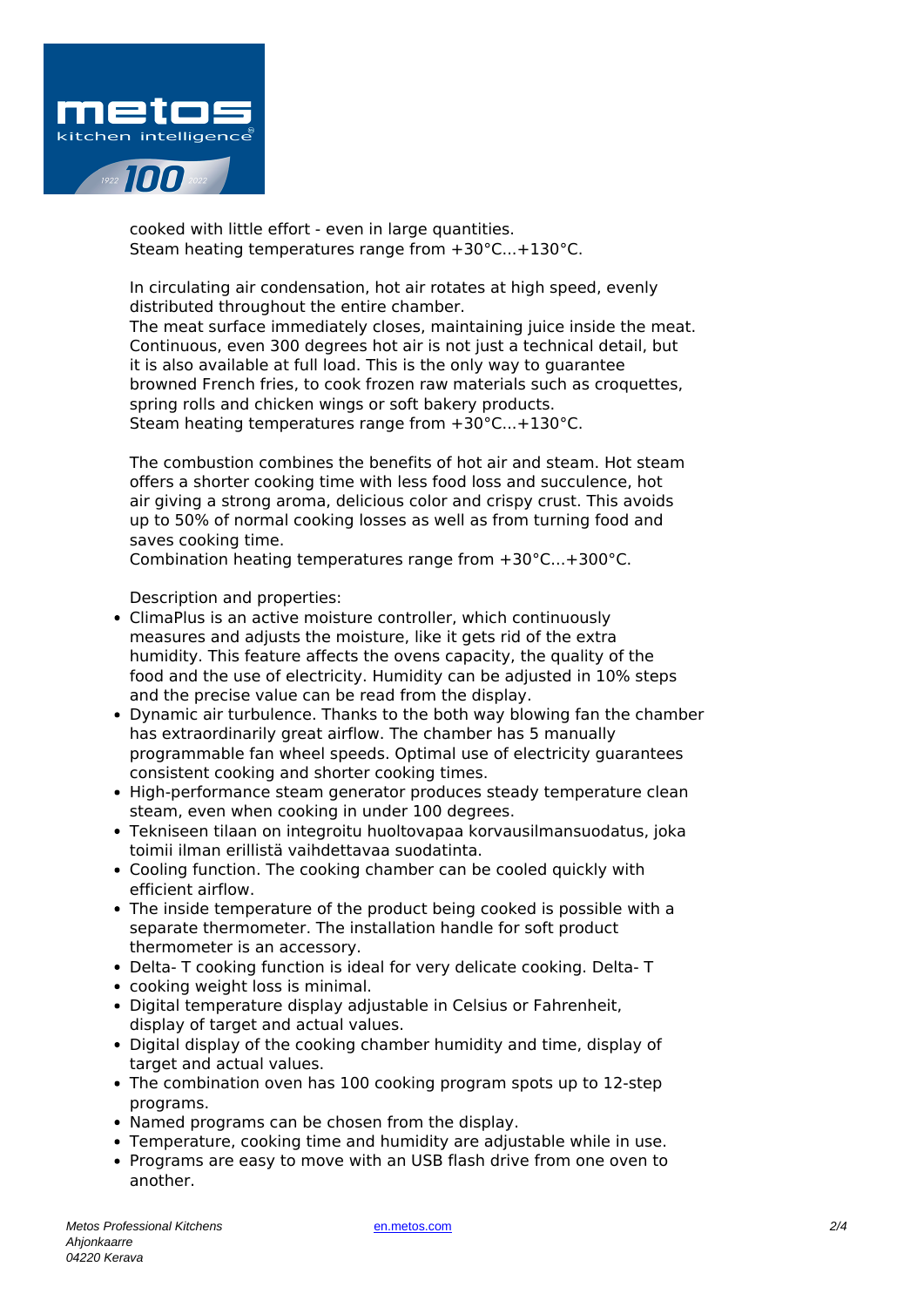

- Integrated hand shower with automatic return and single jet function.
- Energy-saving, long life LED lighting in the cooking chamber with high color rendering for quick detection of the current state of food.

Occupational and operational safety:

- Electronic safety temperature limiter for steam generator and convection heating.
- Integrated fan wheel brake.
- Use of Active Green cleaner tabs and care tabs for optimal work safety.
- HACCP data storage and output via USB.
- Tested according to national and international standards for unsupervised operation.
- Maximum rack height not higher than 1.6m when using a RATIONAL base frame.

Networking:

- Integrated, splash protected USB port for data exchange.
- Optional integrated splash protected Ethernet port.
- Optional integrated WLAN connection ( includes an Ethernet port)

Cleaning and care:

- Automatic cleaning and care system is non dependent of Non-mains pressure.
- Care system cleans and takes care of the steam generator.
- Metos iCombi Classic ovens use iCare treatment tablets. When selecting the washing program, the oven display shows the required number of treatment tablets. When used regularly, iCare tablets also descale the steam generator during washing, and no separate descaling is required.
- 4 cleaning programs for unsupervised cleaning, even overnight.
- Simple control panel which shows the right cleaning routine, the right amount of cleaning tabs according to dirtiness and the time left on the program.
- Use of phosphate and phosphorous free Active Green Cleaning tabs and Care tabs.
- Automatic safety routine after a power failure ensures a detergent-free cooking chamber even after the cleaning has been cancelled.
- Hygienic, floor level installation without feet for easy, safe cleaning.
- 2 pane oven door with rear ventilation and swivelling glass panes for easy cleaning.
- Material inside and outside stainless steel DIN 14301, seamless hygienic cooking chamber with rounded corners and optimized air flow.
- Easy and safe external cleaning due to glass and stainless steel surfaces as well as protection against water jets from all directions due to protection class IPX5.

Operation:

4,3" TFT-color display and capacitive touchscreen with